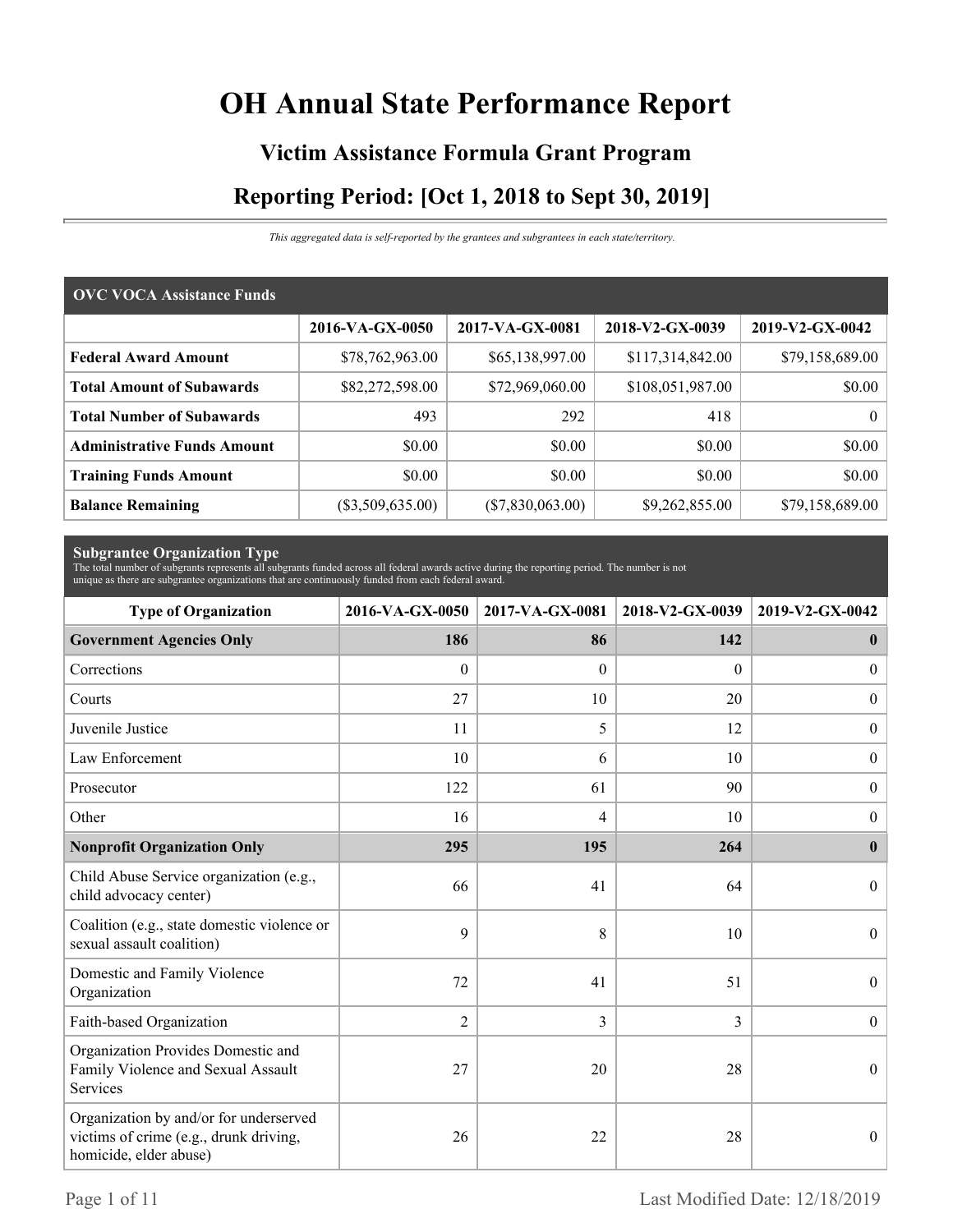|  | Office for Victims of Crime - Performance Measurement Tool (PMT) |  |  |  |  |
|--|------------------------------------------------------------------|--|--|--|--|
|--|------------------------------------------------------------------|--|--|--|--|

| Sexual Assault Services organization<br>(e.g., rape crisis center)                                         | 20               | 12               | 18               | $\boldsymbol{0}$ |
|------------------------------------------------------------------------------------------------------------|------------------|------------------|------------------|------------------|
| Multiservice agency                                                                                        | 49               | 28               | 39               | $\boldsymbol{0}$ |
| Other                                                                                                      | 24               | 20               | 23               | $\boldsymbol{0}$ |
| <b>Federally Recognized Tribal</b><br><b>Governments, Agencies, and</b><br><b>Organizations Only</b>       | $\boldsymbol{0}$ | $\boldsymbol{0}$ | $\bf{0}$         | $\bf{0}$         |
| Child Abuse Service organization (e.g.,<br>child advocacy center)                                          | $\boldsymbol{0}$ | $\mathbf{0}$     | $\theta$         | $\overline{0}$   |
| Court                                                                                                      | $\boldsymbol{0}$ | $\theta$         | $\boldsymbol{0}$ | $\boldsymbol{0}$ |
| Domestic and Family Violence<br>organization                                                               | $\boldsymbol{0}$ | 0                | $\boldsymbol{0}$ | $\boldsymbol{0}$ |
| Faith-based organization                                                                                   | $\boldsymbol{0}$ | $\boldsymbol{0}$ | $\boldsymbol{0}$ | $\boldsymbol{0}$ |
| Juvenile justice                                                                                           | $\boldsymbol{0}$ | $\overline{0}$   | $\overline{0}$   | $\boldsymbol{0}$ |
| Law Enforcement                                                                                            | $\boldsymbol{0}$ | $\boldsymbol{0}$ | $\boldsymbol{0}$ | $\boldsymbol{0}$ |
| Organization provides domestic and<br>family violence and sexual assault<br>services                       | $\boldsymbol{0}$ | $\mathbf{0}$     | $\theta$         | $\overline{0}$   |
| Prosecutor                                                                                                 | $\boldsymbol{0}$ | $\theta$         | $\boldsymbol{0}$ | $\boldsymbol{0}$ |
| Sexual Assault Services organization<br>(e.g., rape crisis center)                                         | $\boldsymbol{0}$ | $\theta$         | $\theta$         | $\boldsymbol{0}$ |
| Other justice-based agency                                                                                 | $\boldsymbol{0}$ | $\boldsymbol{0}$ | $\boldsymbol{0}$ | $\boldsymbol{0}$ |
| Other agency that is NOT justice-based<br>(e.g., human services, health, education)                        | $\boldsymbol{0}$ | $\theta$         | $\theta$         | $\boldsymbol{0}$ |
| Organization by and/or for a specific<br>traditionally underserved community                               | $\boldsymbol{0}$ | $\theta$         | $\boldsymbol{0}$ | $\overline{0}$   |
| Organization by and/or for underserved<br>victims of crime (e.g., drunk driving,<br>homicide, elder abuse) | $\boldsymbol{0}$ | $\boldsymbol{0}$ | $\boldsymbol{0}$ | $\Omega$         |
| Other                                                                                                      | $\boldsymbol{0}$ | $\boldsymbol{0}$ | $\boldsymbol{0}$ | $\boldsymbol{0}$ |
| <b>Campus Organizations Only</b>                                                                           | 12               | 11               | 12               | $\bf{0}$         |
| Campus-based victims services                                                                              | 12               | 11               | 12               | $\boldsymbol{0}$ |
| Law enforcement                                                                                            | $\boldsymbol{0}$ | $\mathbf{0}$     | $\mathbf{0}$     | $\boldsymbol{0}$ |
| Physical or mental health service<br>program                                                               | $\boldsymbol{0}$ | $\boldsymbol{0}$ | $\overline{0}$   | $\boldsymbol{0}$ |
| Other                                                                                                      | $\boldsymbol{0}$ | $\boldsymbol{0}$ | $\overline{0}$   | $\boldsymbol{0}$ |
| <b>Total Number of Subawards</b>                                                                           | 493              | 292              | 418              | $\boldsymbol{0}$ |

\*This number is not unique across fiscal years as there are subgrantee organizations that are funded from multiple federal awards.

| <b>Subaward Purpose</b><br>A single SAR can select multiple purposes. Numbers are not unique |                                                                 |  |
|----------------------------------------------------------------------------------------------|-----------------------------------------------------------------|--|
|                                                                                              | 2016-VA-GX-0050 2017-VA-GX-0081 2018-V2-GX-0039 2019-V2-GX-0042 |  |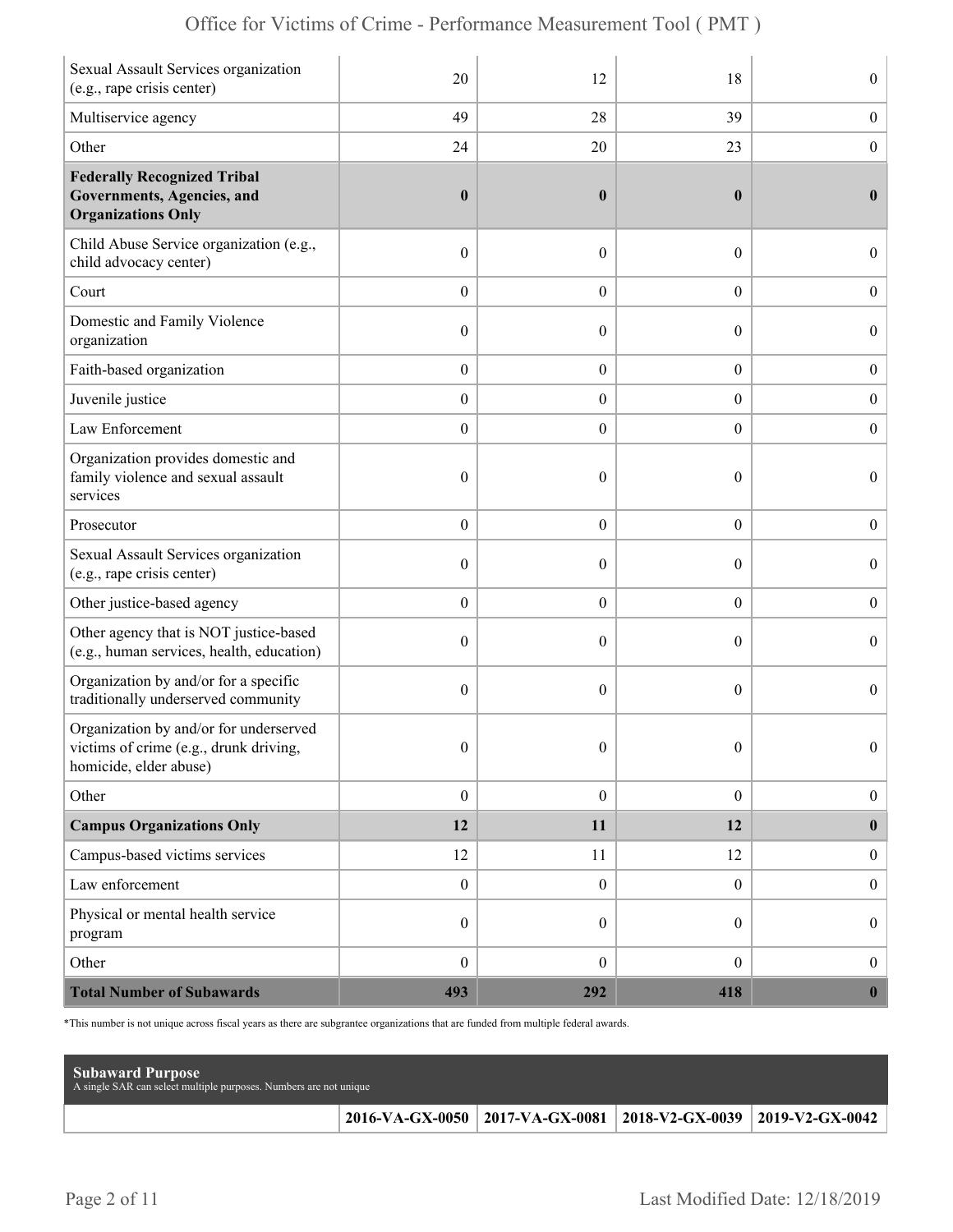| A. Continue a VOCA-funded victim<br>project funded in a previous year                  | 457 | 285 | 392 | $^{\circ}$ |
|----------------------------------------------------------------------------------------|-----|-----|-----|------------|
| B. Expand or enhance an existing project<br>not funded by VOCA in the previous<br>year | 16  |     |     | $_{0}$     |
| C. Start up a new victim services project                                              | 22  |     | 25  | 0          |
| D. Start up a new Native American<br>victim services project                           | 0   |     |     | $^{\circ}$ |
| E. Expand or enhance an existing <b>Native</b><br>American project                     |     |     |     |            |

**VOCA and Match Funds** A single SAR can select multiple service types. Numbers are not unique

|                                                              | 2016-VA-GX-0050 | 2017-VA-GX-0081 | 2018-V2-GX-0039 | 2019-V2-GX-0042 |
|--------------------------------------------------------------|-----------------|-----------------|-----------------|-----------------|
| A.INFORMATION & REFERRAL                                     | 439             | 279             | 396             | 0               |
| <b>B.PERSONAL</b><br>ADVOCACY/ACCOMPANIMENT                  | 392             | 255             | 363             |                 |
| <b>C.EMOTIONAL SUPPORT OR</b><br><b>SAFETY SERVICES</b>      | 337             | 229             | 325             | 0               |
| D. SHELTER/HOUSING SERVICES                                  | 143             | 97              | 135             | 0               |
| E.CRIMINAL/CIVIL JUSTICE<br><b>SYSTEM ASSISTANCE</b>         | 350             | 221             | 312             |                 |
| <b>F. ASSISTANCE IN FILING</b><br><b>COMPENSATION CLAIMS</b> | 493             | 292             | 418             | 0               |

| <b>Priority and Underserved Requirements</b> |                 |                 |                 |                 |  |  |  |
|----------------------------------------------|-----------------|-----------------|-----------------|-----------------|--|--|--|
| <b>Priority Area</b>                         | 2016-VA-GX-0050 | 2017-VA-GX-0081 | 2018-V2-GX-0039 | 2019-V2-GX-0042 |  |  |  |
| <b>Child Abuse</b>                           |                 |                 |                 |                 |  |  |  |
| <b>Total Amount</b>                          | \$3,980,647.00  | \$15,209,239.00 | \$18,256,076.00 | \$0.00          |  |  |  |
| % of Total Federal Award                     | 5.00 %          | 23.00 %         | 16.00 %         |                 |  |  |  |
| <b>Domestic and Family Violence</b>          |                 |                 |                 |                 |  |  |  |
| <b>Total Amount</b>                          | \$38,683,775.00 | \$29,181,676.00 | \$72,839,178.00 | \$0.00          |  |  |  |
| % of Total Federal Award                     | 49.00 %         | 45.00 %         | $62.00\%$       |                 |  |  |  |
| <b>Sexual Assault</b>                        |                 |                 |                 |                 |  |  |  |
| <b>Total Amount</b>                          | \$6,363,539.00  | \$13,239,079.00 | \$16,955,733.00 | \$0.00          |  |  |  |
| % of Total Federal Award                     | $8.00\%$        | 20.00 %         | 14.00 %         |                 |  |  |  |
| <b>Underserved</b>                           |                 |                 |                 |                 |  |  |  |
| <b>Total Amount</b>                          | \$1,966,951.00  | \$11,139,558.00 | \$0.00          | \$0.00          |  |  |  |
| % of Total Federal Award                     | $2.00\%$        | $17.00\%$       | $0.00\%$        |                 |  |  |  |

| <b>Budget and Staffing</b>  |                                                                       |  |
|-----------------------------|-----------------------------------------------------------------------|--|
| <b>Staffing Information</b> | 2016-VA-GX-0050   2017-VA-GX-0081   2018-V2-GX-0039   2019-V2-GX-0042 |  |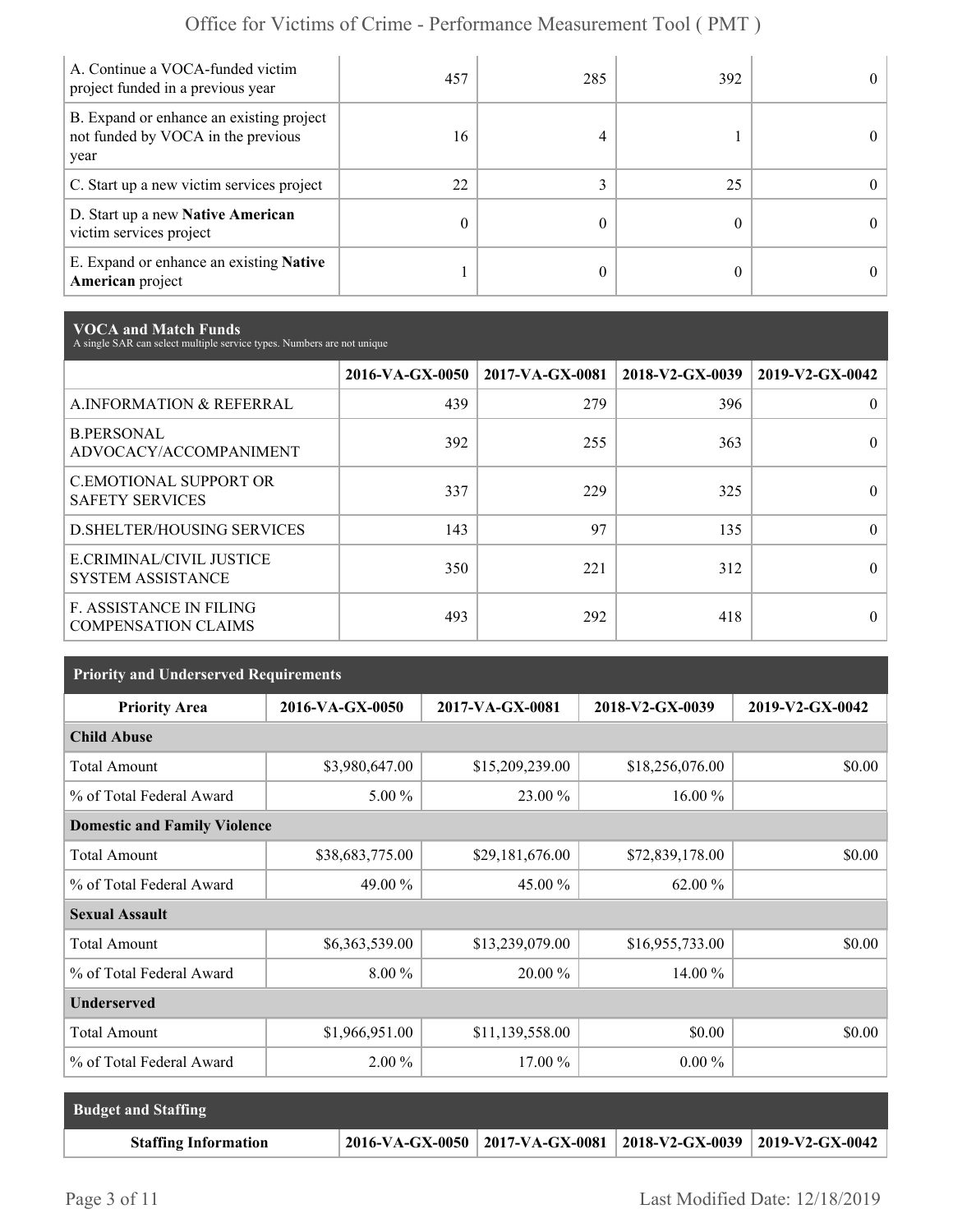| Total number of paid staff for all<br>subgrantee victimization program and/or<br>services                                                            | 3564.1    | 2531    | 4467   |  |
|------------------------------------------------------------------------------------------------------------------------------------------------------|-----------|---------|--------|--|
| Number of staff hours funded through<br>this VOCA award (plus match) for<br>subgrantee's victimization programs<br>and/or services                   | 86033.05  | 1397904 | 1888   |  |
| Total number of volunteer staff<br>supporting the work of this VOCA award<br>(plus match) for subgrantee's<br>victimization programs and/or services | 3339.41   | 2364    | 2829   |  |
| Number of volunteer hours supporting<br>the work of this VOCA award (plus<br>match) for subgrantee's victimization<br>programs and/or services       | 615601.22 | 429536  | 519444 |  |

### **AGGREGATED SUBGRANTEE PERFORMANCE MEASURE DATA**

**Victimization Type**

|                                                                                               | Number of                                                                          | <b>Number of Individuals Who Actually Received Services</b><br><b>Based on a Presenting Victimization</b> |                    |                    |                           |                                  |
|-----------------------------------------------------------------------------------------------|------------------------------------------------------------------------------------|-----------------------------------------------------------------------------------------------------------|--------------------|--------------------|---------------------------|----------------------------------|
| <b>Victimization Type</b>                                                                     | <b>Subgrantees Indicating</b><br><b>Intent to Serve This</b><br><b>Victim Type</b> | <b>Quarter</b><br>1 Total                                                                                 | Quarter<br>2 Total | Quarter<br>3 Total | <b>Quarter</b><br>4 Total | Per<br><b>Ouarter</b><br>Average |
| <b>Adult Physical Assault (includes</b><br><b>Aggravated and Simple Assault)</b>              | $\overline{4}$                                                                     | 8619                                                                                                      | 9026               | 9840               | 10118                     | 9400                             |
| <b>Adult Sexual Assault</b>                                                                   | 6                                                                                  | 4832                                                                                                      | 5419               | 4623               | 5304                      | 5044                             |
| Adults Sexually Abused/Assaulted as<br>Children                                               | 184                                                                                | 1584                                                                                                      | 1442               | 1608               | 1579                      | 1553                             |
| Arson                                                                                         | 126                                                                                | 263                                                                                                       | 210                | 318                | 285                       | 269                              |
| Bullying (Verbal, Cyber or Physical)                                                          | $\overline{2}$                                                                     | 2182                                                                                                      | 2138               | 2481               | 2510                      | 2327                             |
| <b>Burglary</b>                                                                               | 136                                                                                | 3772                                                                                                      | 4367               | 4051               | 4086                      | 4069                             |
| Child Physical Abuse or Neglect                                                               | 9                                                                                  | 9154                                                                                                      | 10538              | 10975              | 10286                     | 10238                            |
| Child Pornography                                                                             | 163                                                                                | 270                                                                                                       | 331                | 433                | 412                       | 361                              |
| Child Sexual Abuse/Assault                                                                    | $\overline{4}$                                                                     | 6048                                                                                                      | 6850               | 7687               | 7769                      | 7088                             |
| Domestic and/or Family Violence                                                               | 46                                                                                 | 31152                                                                                                     | 35947              | 37828              | 38959                     | 35971                            |
| <b>DUI/DWI</b> Incidents                                                                      | 1                                                                                  | 948                                                                                                       | 865                | 1062               | 1314                      | 1047                             |
| <b>Elder Abuse or Neglect</b>                                                                 | $\overline{4}$                                                                     | 793                                                                                                       | 2532               | 2016               | 2735                      | 2019                             |
| Hate Crime:<br>Racial/Religious/Gender/ Sexual<br>Orientation/Other (Explanation<br>Required) | 170                                                                                | 211                                                                                                       | 141                | 159                | 120                       | 157                              |
| Human Trafficking: Labor                                                                      | 164                                                                                | 131                                                                                                       | 179                | 154                | 115                       | 144                              |
| Human Trafficking: Sex                                                                        | 5                                                                                  | 1115                                                                                                      | 1322               | 1315               | 1345                      | 1274                             |
| Identity Theft/Fraud/Financial Crime                                                          | 134                                                                                | 5054                                                                                                      | 5844               | 6212               | 6516                      | 5906                             |

Page 4 of 11 Last Modified Date: 12/18/2019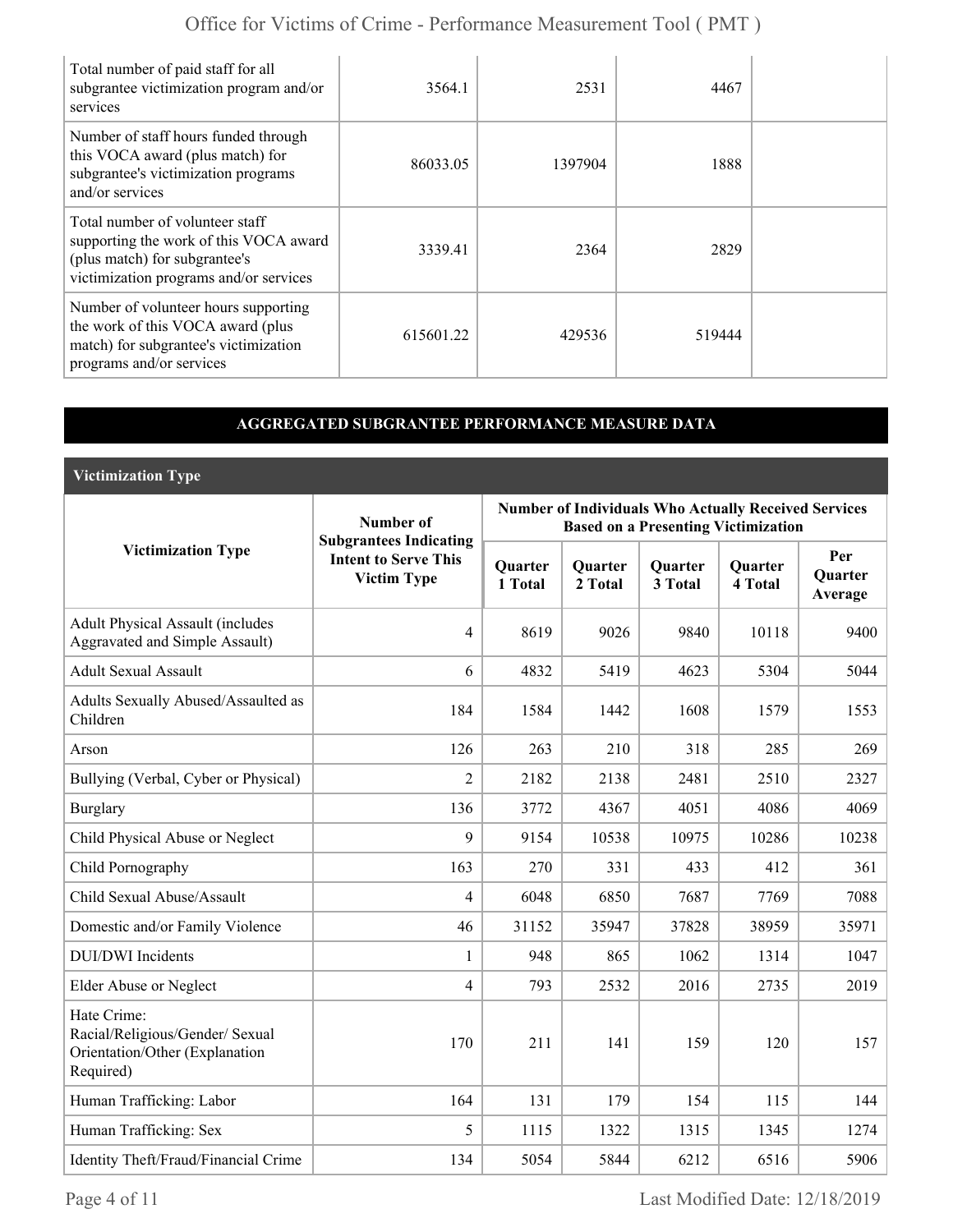| Kidnapping (non-custodial)                           | 143            | 457   | 556   | 605   | 569   | 546   |
|------------------------------------------------------|----------------|-------|-------|-------|-------|-------|
| Kidnapping (custodial)                               | 142            | 155   | 151   | 140   | 98    | 136   |
| Mass Violence<br>(Domestic/International)            | 113            | 95    | 96    | 115   | 84    | 97    |
| Other Vehicular Victimization (e.g.,<br>Hit and Run) | 139            | 965   | 1241  | 1245  | 1291  | 1185  |
| Robbery                                              | 136            | 1850  | 2084  | 2366  | 2318  | 2154  |
| Stalking/Harassment                                  | 221            | 4342  | 4557  | 4450  | 5324  | 4668  |
| <b>Survivors of Homicide Victims</b>                 | 1              | 1747  | 1860  | 1827  | 2503  | 1984  |
| Teen Dating Victimization                            | $\overline{2}$ | 657   | 550   | 634   | 615   | 614   |
| Terrorism (Domestic/International)                   | 92             | 21    | 15    | 131   | 39    | 51    |
| Other                                                | 1              | 15886 | 17396 | 34609 | 22908 | 22699 |

## **Special Classifications of Individuals**

|                                                           | <b>Number of Individuals Self Reporting a Special Classification</b> |                                  |                           |                                  |                        |
|-----------------------------------------------------------|----------------------------------------------------------------------|----------------------------------|---------------------------|----------------------------------|------------------------|
| <b>Special Classifications of Individuals</b>             | <b>Quarter 1</b><br><b>Total</b>                                     | <b>Quarter 2</b><br><b>Total</b> | Quarter 3<br><b>Total</b> | <b>Quarter 4</b><br><b>Total</b> | Per Quarter<br>Average |
| Deaf/Hard of Hearing                                      | 372                                                                  | 474                              | 465                       | 447                              | 1354                   |
| Homeless                                                  | 3363                                                                 | 3205                             | 3598                      | 4329                             | 11922                  |
| Immigrants/Refugees/Asylum Seekers                        | 929                                                                  | 833                              | 776                       | 843                              | 2638                   |
| <b>LGBTQ</b>                                              | 3560                                                                 | 1058                             | 1174                      | 1267                             | 3987                   |
| Veterans                                                  | 639                                                                  | 695                              | 662                       | 569                              | 1799                   |
| Victims with Disabilities: Cognitive/<br>Physical /Mental | 5634                                                                 | 5329                             | 5958                      | 5661                             | 18648                  |
| Victims with Limited English Proficiency                  | 1258                                                                 | 1375                             | 1173                      | 1287                             | 3850                   |
| Other                                                     | 3858                                                                 | 4533                             | 3164                      | 2855                             | 13735                  |

### **General Award Information**

| <b>Activities Conducted at the Subgrantee Level</b>                                                                          | Number | Percent   |
|------------------------------------------------------------------------------------------------------------------------------|--------|-----------|
| Total number of individuals who received services during the Fiscal Year.                                                    | 378481 |           |
| Total number of anonymous contacts who received services during the Fiscal Year                                              | 60068  |           |
| Number of new individuals who received services from your state for the first time during the Fiscal Year.                   | 261805 | 69.17 %   |
| Of the clients who received services, how many presented with more than one type of victimization during<br>the Fiscal Year? | 65942  | $17.42\%$ |
| Number of individuals assisted with a victim compensation application during the Fiscal Year.                                | 27945  |           |

| <b>Demographics</b>                                  |               |           |
|------------------------------------------------------|---------------|-----------|
| Demographic Characteristic of New Individuals Served | <b>Number</b> | Percent   |
| Race/Ethinicity                                      |               |           |
| American Indian or Alaska Native                     | 735           | $0.28 \%$ |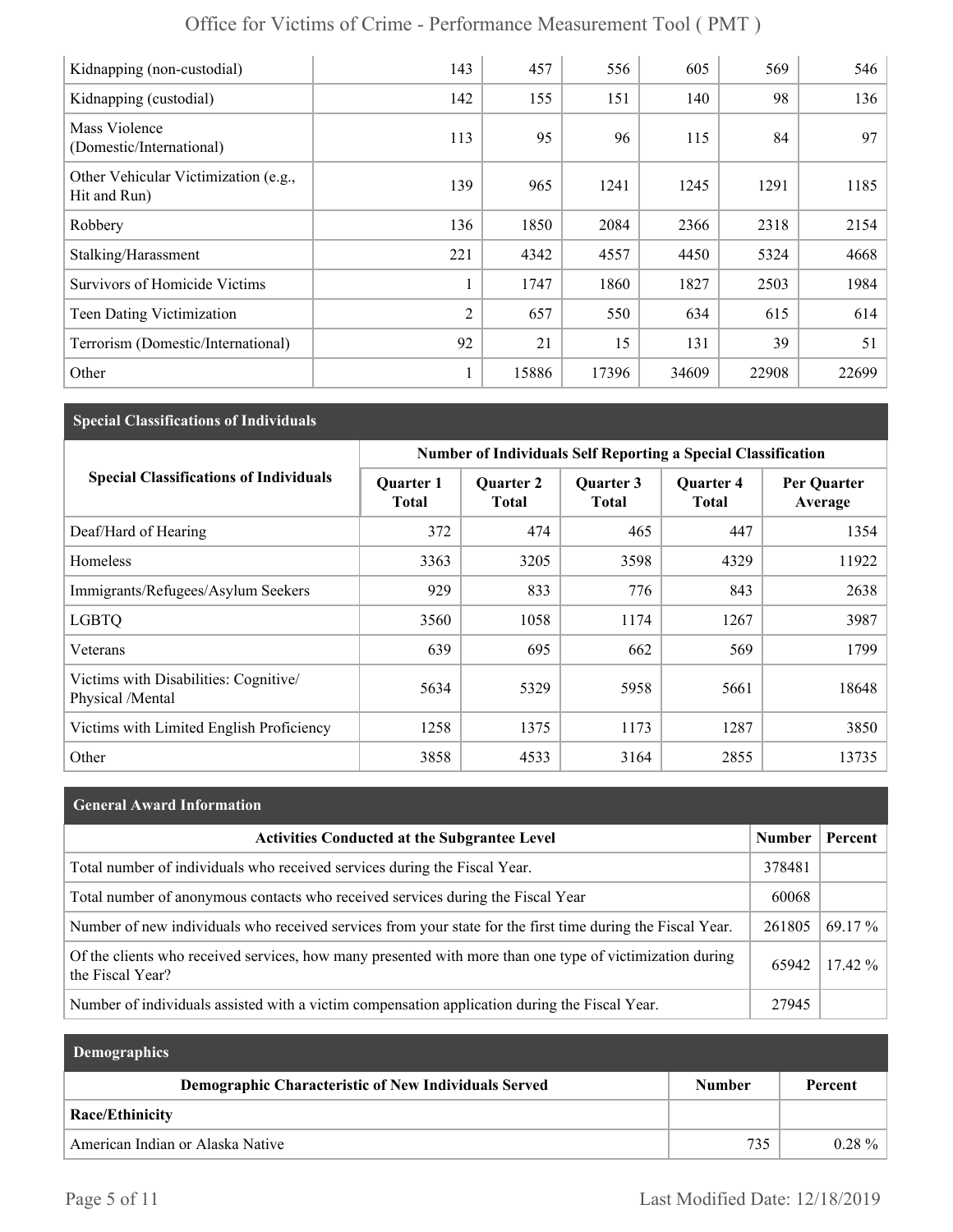| Asian                                     | 1355   | $0.52 \%$  |
|-------------------------------------------|--------|------------|
| <b>Black or African American</b>          | 46019  | 17.58 %    |
| Hispanic or Latino                        | 5574   | 2.13 %     |
| Native Hawaiian or Other Pacific Islander | 154    | $0.06\,\%$ |
| White Non-Latino or Caucasian             | 118846 | 45.39%     |
| Some Other Race                           | 1426   | $0.54\%$   |
| <b>Multiple Races</b>                     | 4564   | 1.74%      |
| Not Reported                              | 50371  | 19.24 %    |
| Not Tracked                               | 32761  | 12.51 %    |
| <b>Race/Ethnicity Total</b>               | 261805 |            |
| <b>Gender Identity</b>                    |        |            |
| Male                                      | 61423  | 23.46 %    |
| Female                                    | 147730 | 56.43 %    |
| Other                                     | 510    | $0.19\%$   |
| Not Reported                              | 25423  | 9.71 %     |
| Not Tracked                               | 26719  | 10.21%     |
| <b>Gender Total</b>                       | 261805 |            |
| Age                                       |        |            |
| Age 0-12                                  | 31515  | 12.04 %    |
| Age 13-17                                 | 15649  | 5.98 %     |
| Age 18-24                                 | 26976  | 10.30%     |
| Age 25-59                                 | 91911  | 35.11 %    |
| Age 60 and Older                          | 25371  | 9.69%      |
| Not Reported                              | 46559  | 17.78 %    |
| Not Tracked                               | 23824  | $9.10 \%$  |
| <b>Age Total</b>                          | 261805 |            |

| <b>Direct Services</b> |                                                                                 |                                                                  |                                                                           |                         |
|------------------------|---------------------------------------------------------------------------------|------------------------------------------------------------------|---------------------------------------------------------------------------|-------------------------|
| <b>Service Area</b>    | # of Subgrantees<br><b>That Provided</b><br><b>Services in This</b><br>Category | # of<br><b>Individuals/Contacts</b><br><b>Receiving Services</b> | <b>Specific Service</b>                                                   | Frequency<br>of Service |
|                        |                                                                                 |                                                                  | Enter the number of times services were<br>provided in each subcategory.  | $\theta$                |
|                        |                                                                                 |                                                                  | A1. Information about the criminal<br>justice process                     | 228190                  |
| A. Information $\&$    | 360                                                                             | 256609                                                           | A2. Information about victim rights, how<br>to obtain notifications, etc. | 190787                  |
| Referral               |                                                                                 |                                                                  | A3. Referral to other victim service<br>programs                          | 91566                   |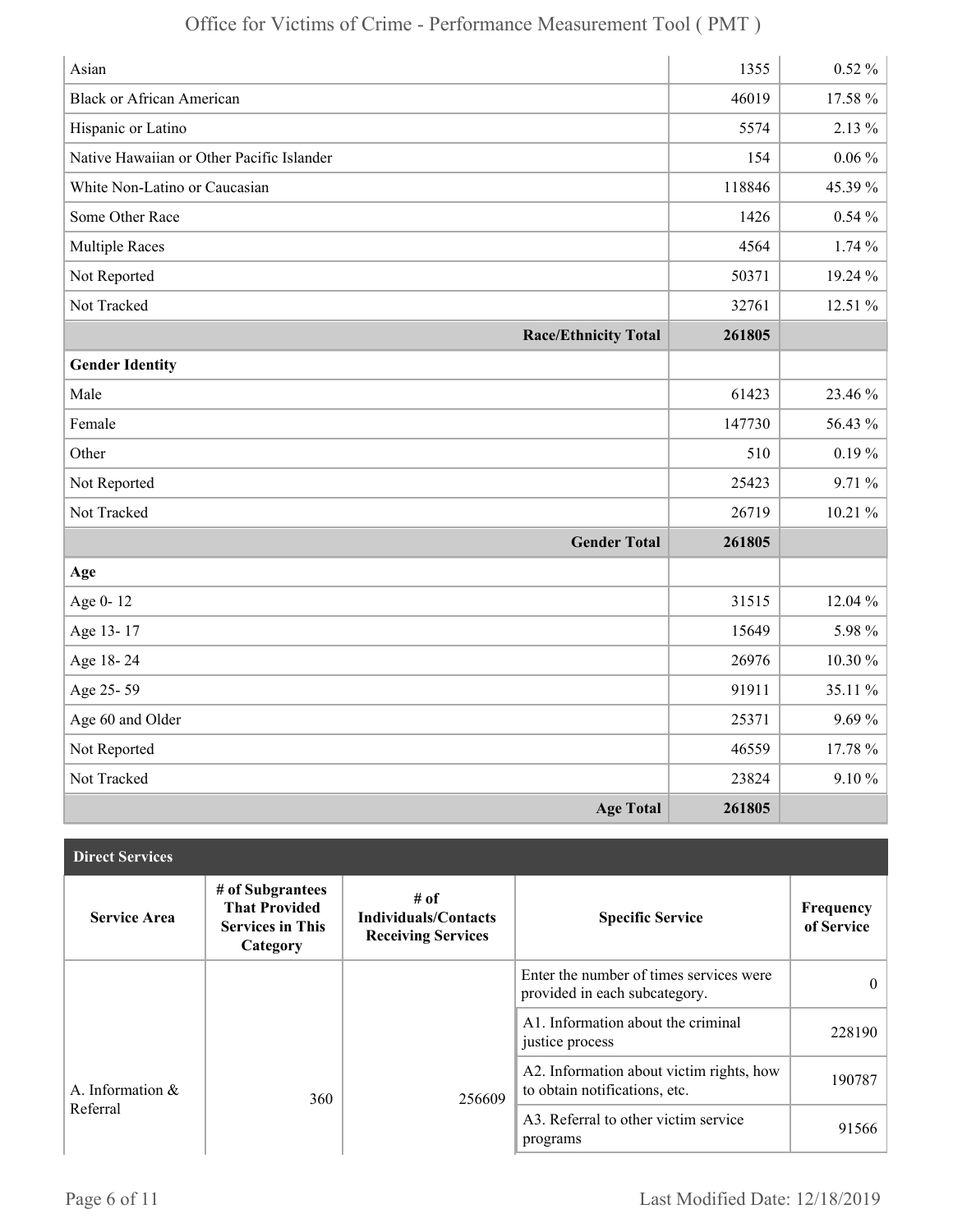|                                           |     |        | A4. Referral to other services, supports,<br>and resources (includes legal, medical,<br>faith-based organizations, address<br>confidentiality programs, etc.) | 164262           |
|-------------------------------------------|-----|--------|---------------------------------------------------------------------------------------------------------------------------------------------------------------|------------------|
| B. Personal<br>Advocacy/<br>Accompaniment |     | 83675  | Enter the number of times services were<br>provided in each subcategory.                                                                                      | $\overline{0}$   |
|                                           |     |        | B1. Victim advocacy/accompaniment to<br>emergency medical care                                                                                                | 6685             |
|                                           |     |        | B2. Victim advocacy/accompaniment to<br>medical forensic exam                                                                                                 | 5398             |
|                                           |     |        | B3. Law enforcement interview<br>advocacy/accompaniment                                                                                                       | 13396            |
|                                           |     |        | B4. Individual advocacy (e.g., assistance<br>in applying for public benefits, return of<br>personal property or effects)                                      | 116954           |
|                                           | 308 |        | B5. Performance of medical or<br>nonmedical forensic exam or interview<br>or medical evidence collection                                                      | 7731             |
|                                           |     |        | B6. Immigration assistance (e.g., special<br>visas, continued presence application,<br>and other immigration relief)                                          | 2004             |
|                                           |     |        | B7. Intervention with employer, creditor,<br>landlord, or academic institution                                                                                | 14686            |
|                                           |     |        | B8. Child or dependent care assistance<br>(includes coordination of services)                                                                                 | 13235            |
|                                           |     |        | B9. Transportation assistance (includes<br>coordination of services)                                                                                          | 63246            |
|                                           |     |        | B10. Interpreter services                                                                                                                                     | 4576             |
|                                           |     |        | Enter the number of times services were<br>provided in each subcategory.                                                                                      | $\boldsymbol{0}$ |
|                                           |     | 161338 | C1. Crisis intervention (in-person,<br>includes safety planning, etc.)                                                                                        | 111271           |
|                                           |     |        | C2. Hotline/crisis line counseling                                                                                                                            | 114508           |
| C. Emotional<br><b>Support or Safety</b>  | 289 |        | C3. On-scene crisis response (e.g.,<br>community crisis response)                                                                                             | 6147             |
| Services                                  |     |        | C4. Individual counseling                                                                                                                                     | 79251            |
|                                           |     |        | C5. Support groups (facilitated or peer)                                                                                                                      | 53792            |
|                                           |     |        | C6. Other Therapy (traditional, cultural,<br>or alternative healing; art, writing, or<br>play therapy, etc.)                                                  | 19245            |
|                                           |     |        | C7. Emergency financial assistance                                                                                                                            | 29734            |
|                                           |     |        | Enter the number of times services were<br>provided in each subcategory.                                                                                      | $\overline{0}$   |
| D. Shelter/Housing                        |     |        | D1. Emergency shelter or safe house                                                                                                                           | 113233           |
| Services                                  | 143 | 17074  | D2. Transitional housing                                                                                                                                      | 27634            |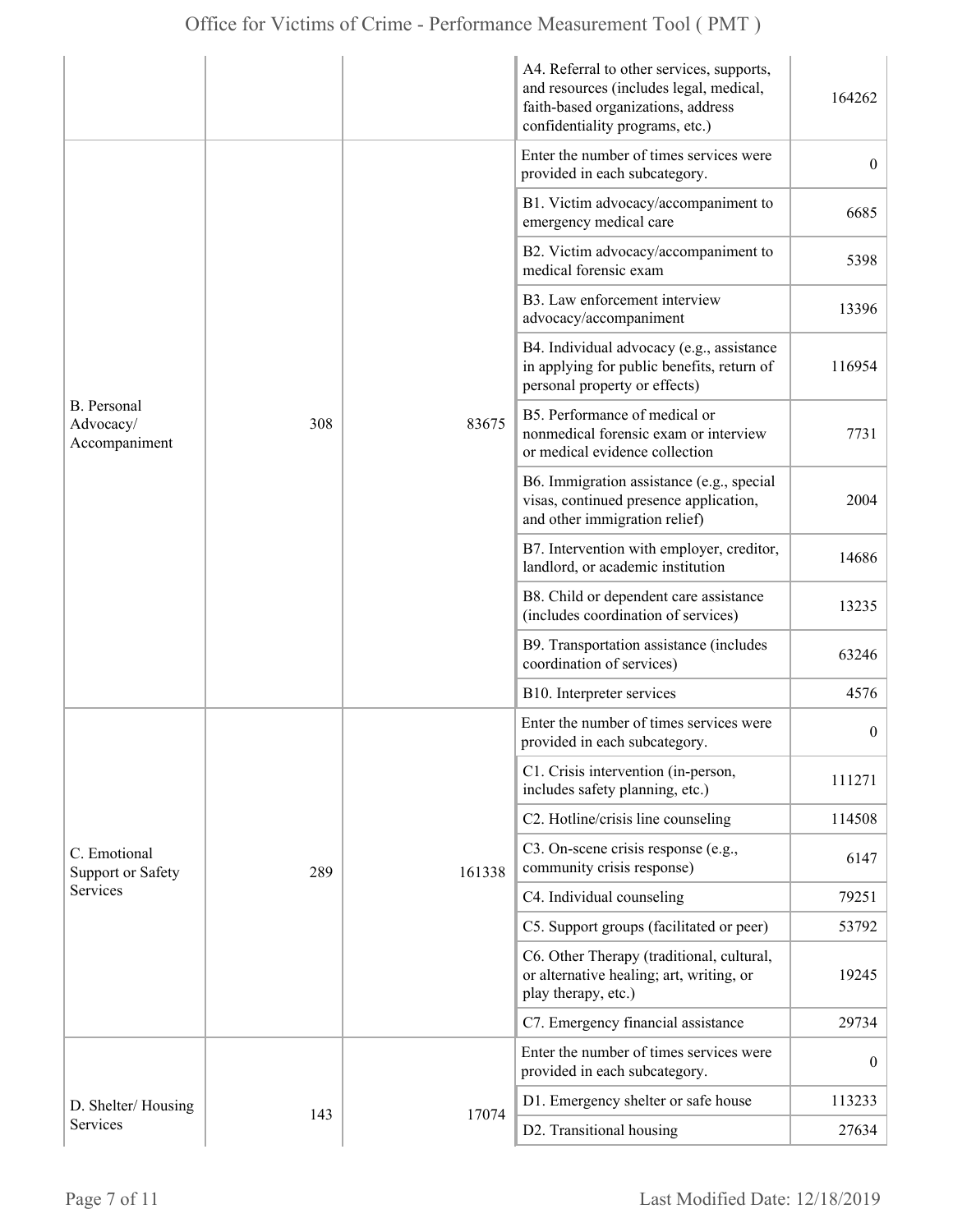|                                                    |     |        | D3. Relocation assistance (includes<br>assistance with obtaining housing)  | 8851     |
|----------------------------------------------------|-----|--------|----------------------------------------------------------------------------|----------|
| E. Criminal/ Civil<br>Justice System<br>Assistance |     | 177321 | Enter the number of times services were<br>provided in each subcategory.   | $\theta$ |
|                                                    |     |        | E1. Notification of criminal justice<br>events                             | 226766   |
|                                                    |     |        | E2. Victim impact statement assistance                                     | 40116    |
|                                                    |     |        | E3. Assistance with restitution                                            | 23928    |
|                                                    |     |        | E4. Civil legal assistance in obtaining<br>protection or restraining order | 23524    |
|                                                    | 300 |        | E5. Civil legal assistance with family law<br>issues                       | 32965    |
|                                                    |     |        | E6. Other emergency justice-related<br>assistance                          | 10522    |
|                                                    |     |        | E7. Immigration assistance                                                 | 3305     |
|                                                    |     |        | E8. Prosecution interview<br>advocacy/accompaniment                        | 43443    |
|                                                    |     |        | E9. Law enforcement interview<br>advocacy/accompaniment                    | 16222    |
|                                                    |     |        | E10. Criminal advocacy/accompaniment                                       | 109760   |
|                                                    |     |        | E11. Other legal advice and/or counsel                                     | 20813    |

### **ANNUAL QUESTIONS**

| <b>Grantee Annually Reported Questions</b>                                                                                                       |                |  |  |
|--------------------------------------------------------------------------------------------------------------------------------------------------|----------------|--|--|
| <b>Question/Option</b>                                                                                                                           | Count          |  |  |
| Were any administrative and training funds used during the reporting period?                                                                     |                |  |  |
| Yes                                                                                                                                              |                |  |  |
| N <sub>0</sub>                                                                                                                                   | $\theta$       |  |  |
| Did the administrative funds support any education activities during the reporting period?                                                       |                |  |  |
| Yes                                                                                                                                              | $\mathbf{0}$   |  |  |
| N <sub>0</sub>                                                                                                                                   |                |  |  |
| Number of requests received for education activities during the reporting period.                                                                | $\overline{0}$ |  |  |
| Number of people trained or attending education events during the reporting period.                                                              | $\overline{0}$ |  |  |
| Number of events conducted during the reporting period.                                                                                          |                |  |  |
| Did the grant support any coordination activities (e.g., with other service providers, law enforcement agencies) during the<br>reporting period? |                |  |  |
| Yes                                                                                                                                              |                |  |  |
| N <sub>0</sub>                                                                                                                                   | $\overline{0}$ |  |  |
| Describe any program or educational materials developed during the reporting period.                                                             |                |  |  |
| <b>NA</b>                                                                                                                                        |                |  |  |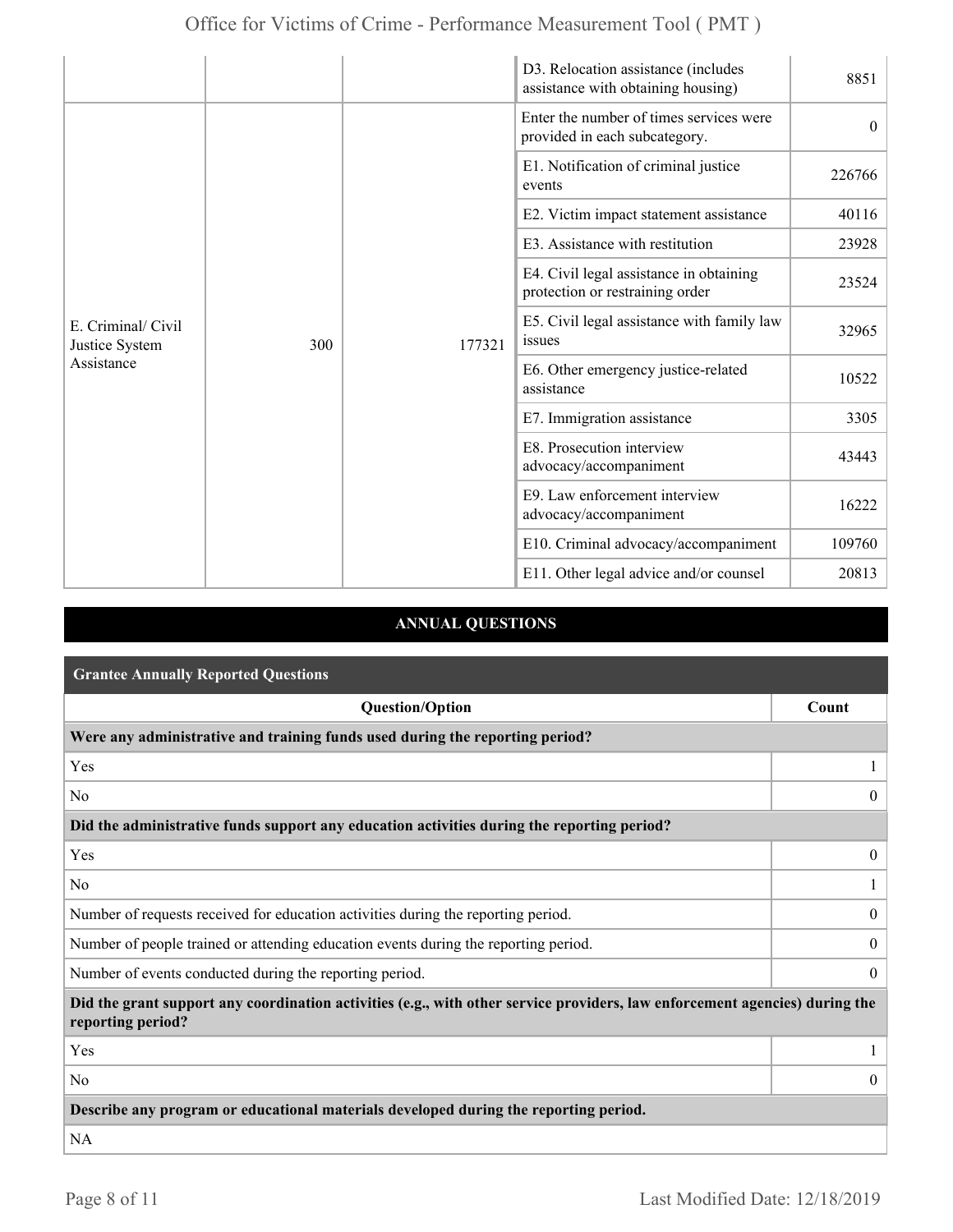#### **Describe any planning or training events held during the reporting period.**

NA

#### **Describe any program policies changed during the reporting period.**

During the reporting period, states were granted the ability to approve match waivers for subrecipients. As required, this new policy developed by the Ohio Attorney General's Office (OAG), was submitted and approved. This is the only policy that changed during the reporting period.

#### **Describe any earned media coverage events/episodes during the reporting period.**

During the reporting period, following the release of grants in October 2018 and October 2019, various media outlets throughout the state ran print and radio stories about the large amounts of funding awarded to victim services providers.

#### **Describe any coordinated responses/services for assisting crime victims during the reporting period.**

-On August 4th, 2019, a 24 male fatally shot 9 people and wounded 17 people outside of a bar in the Oregon District in downtown Dayton, Ohio. Law enforcement fatally shot the assailant 32 seconds after the shooting began. Among the victims was the sister of the assailant. It's unknown the exact motivation of the shooting, or if the assailant was aware his sister was among the victims. Immediately following the incident, the OAG and the Ohio Crisis Response Team reported to Dayton, Ohio to begin immediately supporting those affected by the incident and linking them with services including Victims of Crime Compensation. In the weeks/months following, the OAG met with many partners in the Dayton, Ohio area and with OVC to begin working to provide any additional financial or programmatic support to the community affected by this incident.

#### **Please discuss the major issues in your state that either assist or prevent victims from receiving assistance during the reporting period.**

-Because Ohio is majority rural, lack of transportation remains a large barrier to receiving services outside of Columbus, Cleveland, Cincinnati, and Akron, which have public transit. In these rural communities, there are no taxi companies and Uber/Lyft is not available. Many victims rely on friends or family to transport them to appointments/criminal justice services. -Ohio is the center of the nation's opiate epidemic. Southeastern Ohio continues to be the epicenter of the addiction crisis. Because of this, many victims are often not able to receive services.

#### **Please describe ways that your agency promoted the coordination of public and private efforts within the community to help crime victims during the reporting period.**

The OAG held roundtables in a couple of the densely populated areas (Cleveland & Columbus), to bring together all VOCA funded service providers in that area. The purpose of these meetings were for all funded programs to learn more about what other agencies in their community are doing. Because of the large population in these areas, some service providers are unaware of certain agencies. In times of financial instability, it can be greatly helpful to be aware of other service providers in their area that may be able to provide a specific service that the victims they serve need, but they do not have funding to provide themselves.

#### **Please describe any notable activities at the grantee level during the reporting period that improved delivery of victim services.**

During the reporting period, the victim satisfaction/outcome measurement survey became available electronically for VOCA funded programs to distribute to victims. Many times, physical copies of the survey were not being returned at a high success rate. Sine implementing an online option, response rates have increased for victims.

#### **Please discuss each priority (i.e., child abuse, domestic assault, sexual assault, and underserved) in which VOCA funds have been used to assist crime victims during the reporting period**

Child Abuse-- During the reporting period, the OAG released a VOCA RFP for children's services. Historically, there have been less funded services available for children throughout the state. Through this initiative, Cleveland established the city's first child advocacy center. Previously, Cleveland was one of the largest cities in the nation that did not have an operating child advocacy center. The CAC held a "soft opening" for several months and provided the services within the city of cleveland before expanding to the entire county. During this soft opening, the CAC received over 500 referrals from family and children services just within the city of Cleveland. \*Anecdotal comments about child serving programs\* 1. Victim Comment: Everyone was so thoughtful  $\&$  super nice. I felt they were very professional and made my son feel very safe. Great experience  $\&$  appreciate your services you have for people. 2. Advocate was one of the greatest blessings we received during this very difficult time. She was compassionate, attentive, kind, caring and went above and beyond. I cannot imagine what we would have done without her guidance and help during the process. We truly gained a friend! Domestic Violence- during the reporting period, VOCA funded subgrantees provided services to an average of 35,971 victims each quarter. \*Anecdotal Stories\* 1. Sue was an elderly woman living in extreme self-neglect. She had terrible sores on her legs and deplorable living conditions from hoarding and living with a boyfriend. The couple often lived in the vehicle due to conditions of the property. Her home was condemned from hoarding and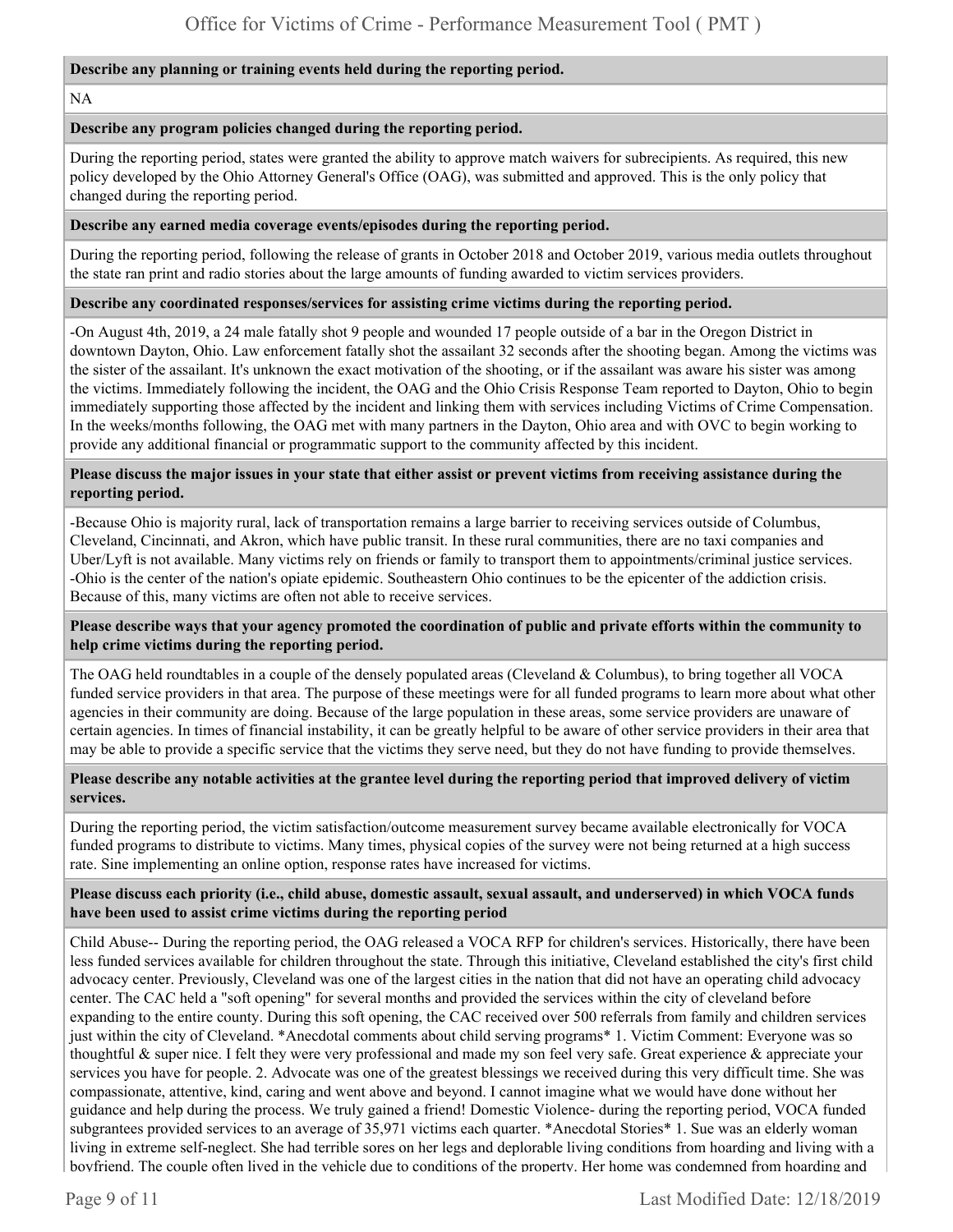unsanitary conditions. Her overall health was not stable. She self-neglected and went against medical orders to return to the unsafe living conditions. Guardianship was initiated for her protection on a hospital visit. All other measures attempted by APS to provide for stability had failed for her. She is strong-willed and did not recognize the victimization she was causing for herself. She failed to acknowledge her weakened health status and spread of infection into her system. Her cognitive ability to make rational decisions is extremely compromised from lack of insight to the current situation. The guardian was established and placement was made at a local facility. The extent of wound care and clearing of the infections took weeks. Her nutrition has been greatly enhanced and overall care given to meet ongoing needs. She is still a bit paranoid with interventions offered for stabilization and, at times, rejects efforts being initiated such as medications. Overall, her health has rebounded and quality of life increased. Sue is engaging in environment and conversations. Sexual Assault- \*Anecdotal comments from survivors" 1.My counseling has helped me so much. I'm very grateful and thankful for the services provided for me! - The worst aspect of being the victim of crime for me is that it had become a permanent status, a sort of "forever identifier". Once a victim, forever that victim. Thanks to this program, I don't feel that way. There's a sort of huge crossroads: A) A Victim or B) A Survivor? The program lets me choose B. What a difference. - A wonderful resource! Underserved \*Anecdotal comments from victims\* 1.We had a Moroccan client bring us cookies her grandmother had made for us and small item from her country. An Ethiopian client came in to thank us-she travelled back home to see her family after 4 years.

#### **Please briefly describe efforts taken to serve Victims of Federal crime during the reporting period.**

All VOCA funded organizations are required to list on all publications and outreach materials funded by VOCA that they are available to serve victims of federal crimes. Many human trafficking organizations throughout the state are continuing to build relationships with the FBI due to an increase in cases of human trafficking, particularly within massage parlors.

**Please identify any emerging issues or notable trends affecting crime victim services in your state during the reporting period.** 

The opiate epidemic remains a top trend among victims of crime. Many victims have addiction issues, and nearly all of our programs are providing services to individuals with addiction issues. Training for these organizations about working with this population is extremely important.

**Please briefly outline any staffing retention issues that your victim assistance program has and why these issues may occur during the reporting period.** 

The OAG did not experience any notable retention issues with VOCA grants unit staff during the reporting period.

#### **Please explain your state process to publicize its victim assistance funding for services to victims of crime during the reporting period.**

To announce the acceptance of applications for VOCA, a mass email campaign is initiated. These emails are sent to all individuals who have registered accounts in our grants management system, as well as several list servs that many services providers are on. In addition, a press release is sent to media outlets with the announcement. Typically, we announce the application season in conjunction with our annual Two Days in May Conference, which is attended by over 1500 victim service and social services providers throughout the state.

#### **Please explain how your state is able to direct funding to new/underserved populations during the reporting period.**

The OAG is spends a large amount of time identifying organizations throughout the state that are serving populations that are often missed by "traditional" victim services providers, and uses funding to support services through these agencies. In the current grant period, victims of gun violence, male sexual assault survivors, victims of gang violence, and victims of physical assaults were noted as being underserved. VOCA funds were awarded to several hospital-based victim services providers throughout the state where many victims impacted by these crimes are interacting with. These Trauma Recovery Centers are providing services to populations that have not previously been served by other providers. In addition to these centers, the OAG worked with an organization that serves victims with disabilities to establish protocol for forensic interviewing for adult victims that have developmental disabilities. From this, one of the nation's first Adult Advocacy Centers is close to being fully operational. These regional centers will serve as hubs for services for adult victims of crime who have developmental disabilities.

#### **Please explain how your program is able to respond to gaps in services during the reporting period.**

Many times, when a major gap is identified, the OAG is able to immediately work with various victim services providers in communities to determine a plan for addressing these gaps, and award funding to these organizations to fill the gap. The gaps vary greatly between rural and urban areas, so the OAG continues to work with organizations in both geographical zones to identify gaps, and response accordingly.